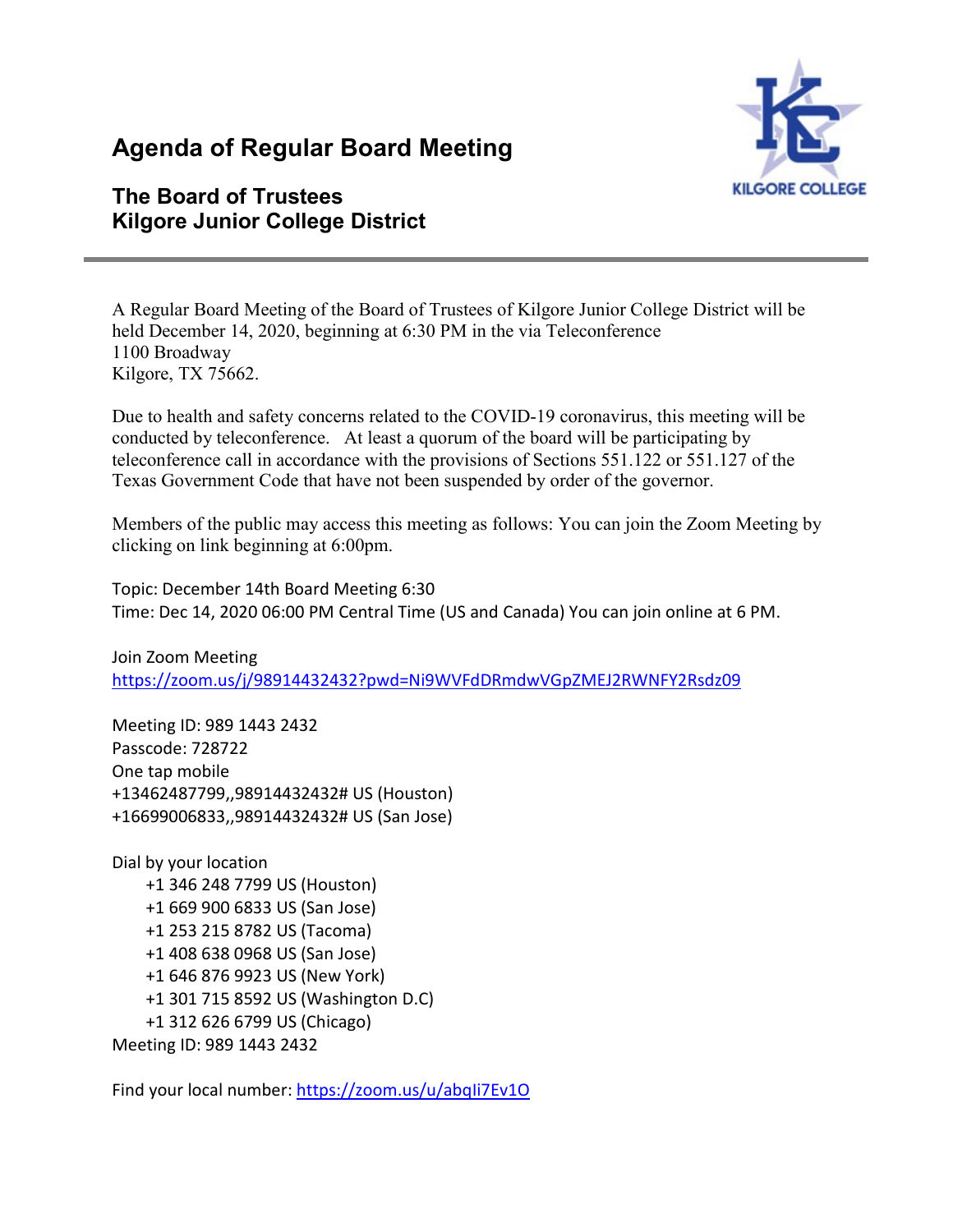Public comments related to this meeting will be handled as follows: The presiding officer of the board will admonish all attendees to mute themselves until such time as public comment is requested. Any individual who speaks during the public comments section must identify themselves by name prior to speaking.

Members of the public who desire to address the board regarding an item on this agenda must comply with the following registration procedures: All public comment participants must make themselves known, along with the subject and/or agenda item being addressed, through the teleconference before the start of the meeting.

The open portions of this meeting will be recorded and made available to the public on the Kilgore College website.

The subjects to be discussed or considered or upon which any formal action may be taken are listed below. Items do not have to be taken in the same order as shown on this meeting notice.

The subjects to be discussed or considered or upon which any formal action may be taken are listed below. Items do not have to be taken in the same order as shown on this meeting notice.

# 1. **CALL TO ORDER**

**Presenter:** Joe Carrington

A. Suspended Open Meetings Act Laws

**Presenter:** Joe Carrington

# 2. **PRESENTATIONS**

A. Swearing in of KC Board of Trustees Member Kelvin Darden - Lon Ford, Board Secretary

**Presenter:** Lon Ford

B. Board Spotlight - 10 Year Certificate of Appreciation - Joe Carrington **Presenter:** Larry Woodfin

# 3. **PUBLIC COMMENT**

#### 4. **CONSENT AGENDA**

#### **Presenter:** Joe Carrington

A. To consider approving the minutes of the September 14, 2020 and October 26, 2020 board meetings

B. To consider approval of personnel items submitted as follows:

# 1. **Recommendation to accept employee resignations as follows:**

a. Director of ERP Innovation & Development, effective September 11, 2020 after one year and seven months of service

b. Professional Support Assistant - Financial Aid, effective October 20, 2020 after one year and one month of service

c. Automotive Technology Lead Instructor, effective December 31, 2020 after eight years of service

# 2. **Recommendation to accept employee retirement as follows:**

a. English Instructor, effective January 8, 2021 after fifty-one years of service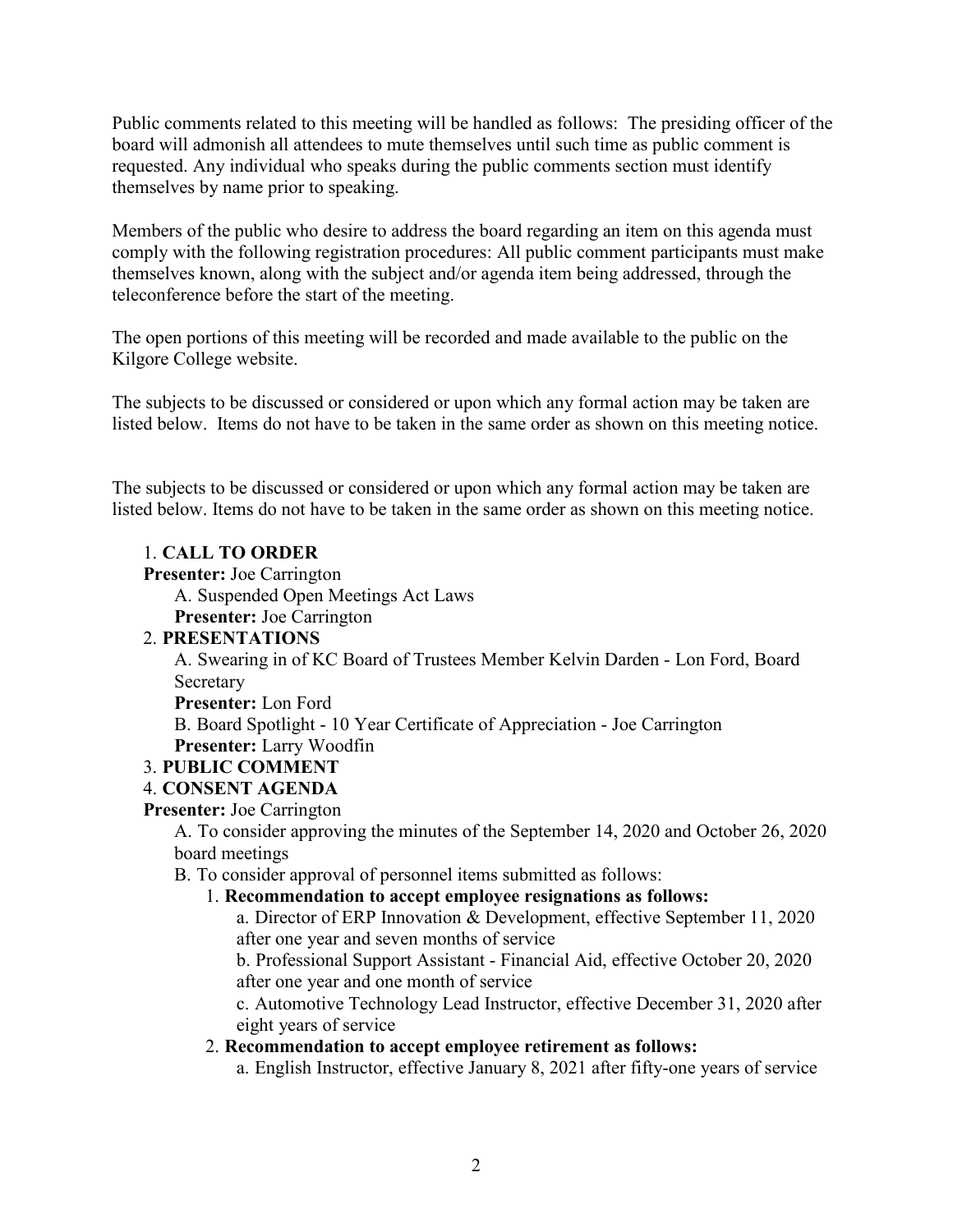b. Executive Assistant - VP of Student Development, effective December 31, 2020 after sixteen years of service

c. Support Specialist - Mail Services, effective January 29, 2021 after thirty-one years and five months of service

d. Printing Supervisor, effective December 31, 2020, after twenty-seven years of service

e. Mathematics Instructor, effective August 31, 2021 after seven years of service 3. **Recommendation for approval of faculty contracts as follows:**

a. Head Football Coach and Kinesiology Instructor, based upon the approved faculty salary schedule for the period of January 1, 2021 - December 31, 2021 b. Assistant Football Coach and Kinesiology Instructor, based upon the approved faculty salary schedule for the period of January 1, 2021 - December 31, 2021

# 4. **Recommendation to change employment as follows:**

a. Copy Technician - Print Shop to Supervisor - Print Shop, effective January 1, 2021

#### 5. **Recommendation of employment as follows:**

a. Director of High School Student Success, Institutional Planning, effective October 1, 2020 (Grant Funded)

b. Vocational Nursing Instructor, Science & Health Sciences, effective October 19, 2020

c. eLearning Student Support Coordinator, Title III, effective October 16, 2020 (Grant Funded)

d. Associate Degree Nursing Instructor, Science & Health Sciences, effective October 16, 2020

e. High School Based Success Coach/Advisor, Institutional Planning, effective November 2, 2020 (Grant Funded)

f. Success Coach/Advisor - High School Based, Institutional Planning, effective November 2, 2020 (Grant Funded)

g. Success Coach/Advisor - High School Based, Institutional Planning, effective November 2, 2020 (Grant Funded)

h. Success Coach/Advisor - High School Based, Institutional Planning, effective November 2, 2020 (Grant Funded)

i. Coordinator of Verification & Account Specialist, Financial Aid, effective November 23, 2020

j. Professional Support Assistant - Records & Reports Specialist, Registrar, Student Development, effective December 1, 2020

k. EDUC Instructor & Assistant Football Coach, Student Development, effective January 1, 2021 - June 30, 2021

l. Graphics Designer & Print Shop Assistant, Student Development, effective January 1, 2021

m. Instructor, A/C & Refrigeration Technology, Public Services & Industrial Technology, effective January 1, 2021

n. Police Officer, KCPD, effective January 1, 2021

o. Vocational Nursing Instructor, Science & Health Sciences, effective January 1, 2021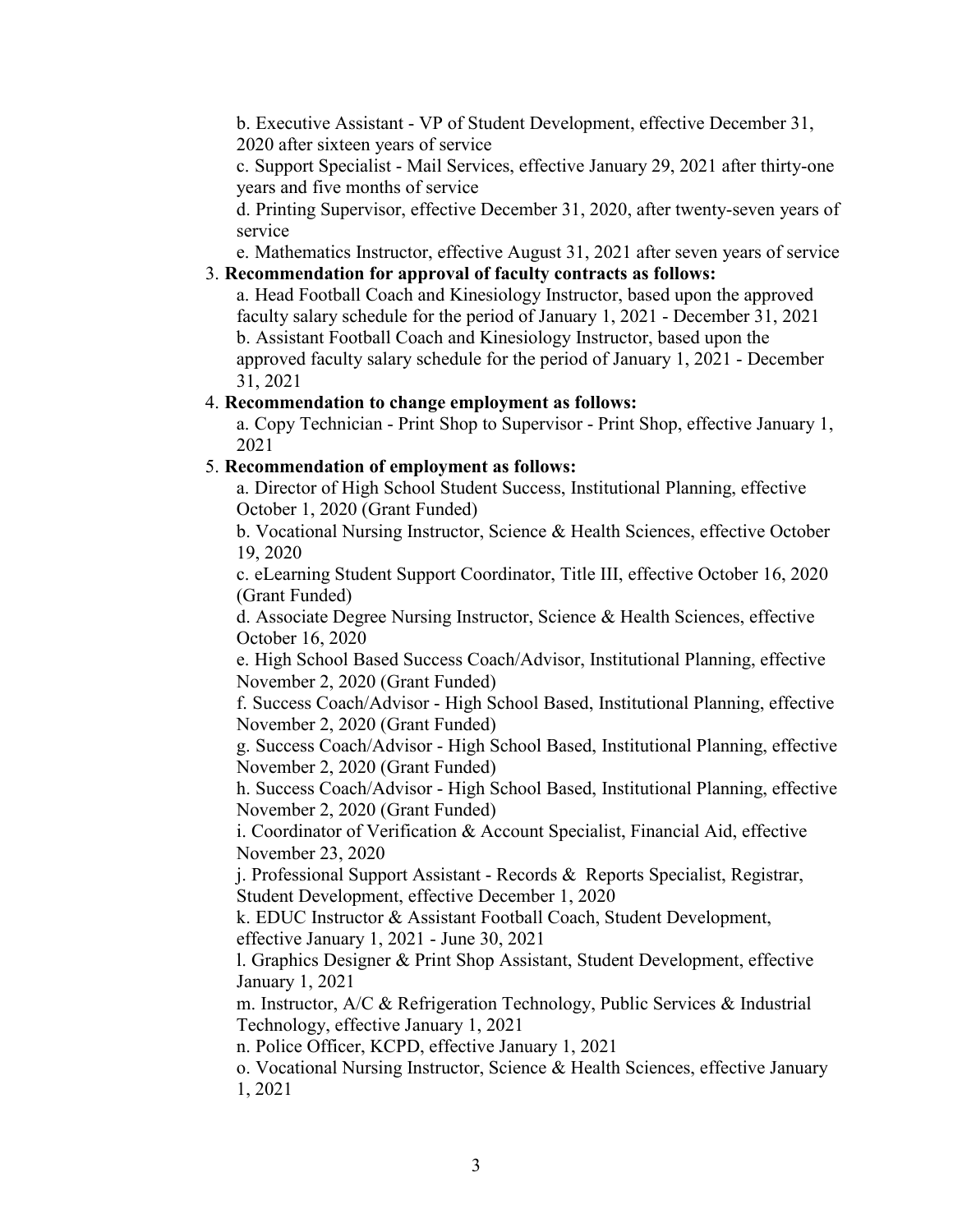- p. Cashier, Business Office, effective January 1, 2021
- q. Dean of Business & Information Technology, effective January 1, 2021

# C. To consider payment of legal fees

#### 5. **EXECUTIVE SESSION**

Adjournment into executive session pursuant to Texas Government Code Sections 551.071 - 551.084, the Open Meetings Act, for the following purposes:

PERSONNEL: (Government Code 551.074) Consideration of personnel matters including the appointment, employment, evaluation, reassignment, resignation, retirement, duties, discipline or dismissal of a public officer or employee.

LEGAL: (Government Code 551.071) Consultation with the Board's attorney to receive legal advice.

REAL ESTATE: (Governemtn Code 551.072) To deliberate the purchase, exchange, lease, or value of real property if deliberation in an open meeting would have a detrimental effect on the board's position in negotiations with a third person.

#### 6. **BOARD COMMITTEE REPORTS & ACTION ITEMS**

A. Investment/Finance/Audit Committee - Larry Woodfin, Chair

1. ACTION ITEM: To consider re-adopting the Kilgore College Tax Abatement Guidelines

2. INFORMATION ITEM: Financial Update

3. INFORMATION ITEM: Public Funds Investment Act (PFIA) Investment Report - Quarter 1

**Presenter:** Dawn Jones

B. Policy & Personnel Committee - Lon Ford, Chair

1. ACTION ITEM: To consider annual review and approval of the Kilgore College Mission Statement

**Presenter:** Dr. Staci Martin

2. ACTION ITEM: To consider approval of the Alcohol and Substance Abuse **Policy** 

**Presenter:** Dr. Mike Jenkins

3. ACTION ITEM: To consider appointing Nancy Law as the authority performing the duties of Election Official of the Board of Trustees during the 2021 election period

4. ACTION ITEM: To consider calling the Kilgore Junior College District Trustee general election set for May 1, 2021

5. ACTION ITEM: To consider approving Joint Election Agreements

a. City of Kilgore

b. City of Gladewater

6. INFORMATION ITEM: Board Training Report

**Presenter:** Nancy Law

C. Property & Facilities Committee - Jon Rowe, Chair

1. ACTION ITEM: To consider accepting an offer from the Gregg Baptist Association to purchase approximately 364 square feet/.008 acres of Kilgore College property directly abutting their lot at 805 Nolen Street as allowed by Texas